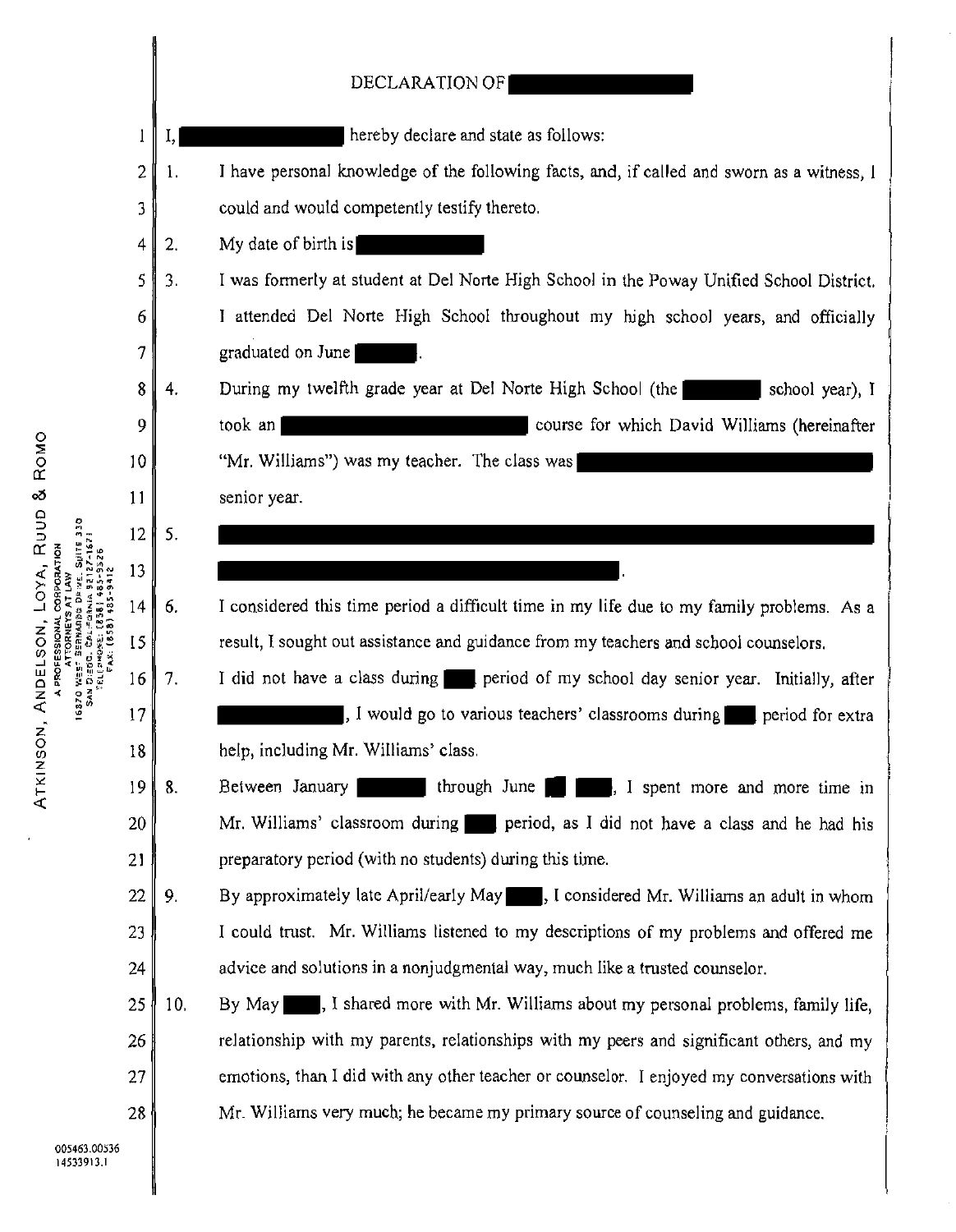- $\mathbf{I}$ I !. Leading up to the end of my senior year, Mr. Williams and I would hug as l was leaving 2 period when I was having a bad day. When I hugged Mr. Williams, l felt a physical 3 connection between us. It was apparent that he felt a physical connection with me too.
- 4 5 6 I 2. Leading up to the end of my senior year, I understood that my friendship and relationship with Mr. Williams was progressing both emotionally and romantically. Mr. Williams made comments to me clearly indicating that he was physically attracted to me,
	- 13. During my conversations with Mr. Williams, I came to understand that he had problems in his personal life as well. He shared with me problems he had with his family and upbringing, as well as difficulties he was experiencing in his marriage with his wife and the difficulties he experienced in his prior marriage.

14. On or about Saturday, May 1. I attended my senior prom.

- 15. On or about Monday, May , I spent time with Mr. Williams during period. During our discussion that day, I mentioned some sort of physical or sexual topic regarding my ex-boyfriend. In response to what l said, Mr. Williams said something to the effect of recommending 1 take matters into "[my] own hands." l understood this to be a reference to masturbation. That day, as I was leaving his class at the end of period, he stood up from his stool near the door and hugged me from behind as I was walking out. As he hugged me, he made a comment to the effect of, "Try that out tonight and let me know how that goes."
- 20 21 22 23 24 25 26 16. On or about Tuesday, **Example 2018**, I again went to Mr. Williams' classroom during period. As 1 was leaving the classroom, he and I shared a long hug, as if neither of us wanted to let go. He then picked me up off the ground while hugging me. When he put me down, we looked at each other and it was clear we were both freaking out. Mr. Williams said something to the effect of, "This isn't right. I haven't done this before. I don't know what I'm doing but I definitely want to kiss you." After he said that, we kissed; it was a brief kiss on the lips, but we did not use our tongues.
- 27 28 I 7. During the week of May  $\Box$  our  $\Box$  class was engaged in a project, so the blinds and window shades were covering all the classroom windows.

- 2 -

7

8

9

IO

I I

12

13

14

15

16

17

18

19

**005463.00536**  14533913.1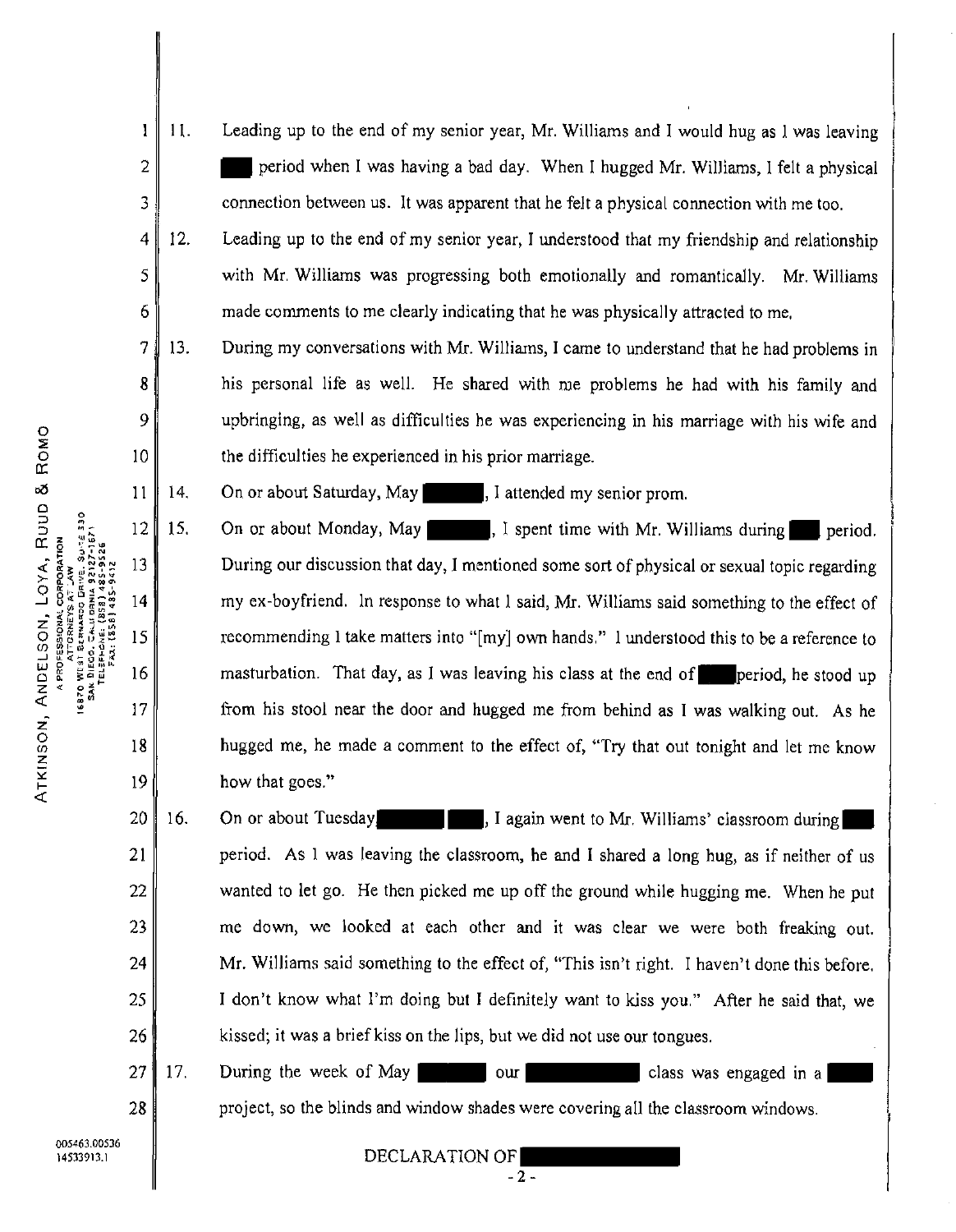- $\mathbf{1}$ 18. On or about Wednesday, May , **1** again went to Mr. Williams' classroom during 2 period. I was not sure if he wanted me there after our encounter the previous day, so I sat in his classroom writing in my journal. As I wrote in my journal, he approached me 3 4 and said something to the effect of, "I haven't been getting a lot of sleep. I'm stressed with my masters." Mr. Williams and I expressed agreement that what was going on between us 5 6 was not right. Mr. Williams thereafter made a comment about how pretty I looked, and 7 instructed me to follow him. He led me into a neighboring teacher's classroom where we had a longer kiss. We kissed, using tongues, while standing against a desk. I am unsure **8**  9 why he led me into the neighboring classroom to kiss. We walked back into Mr. Williams' 10 classroom where I gathered my belongings and kissed goodbye.  $11$  19. Most school days between May and June 1. Mr. Williams and I kissed and
	- 20. At some point shortly after we initially kissed, our physical interactions progressed to touching one another's private parts, including my breasts and vaginal area, both over and under our clothing.

had other physical contact during period when we were alone together.

16 21. I took my final exams during the third trimester of my senior year on the dates scheduled for seniors, June and June .

 $18 \parallel 22.$ At some point between June and June Mr. Williams informed me that he had set up a "Gmail" (Google mail) account that he and I could use to communicate with one another. I understood that the purpose of the Gmail account he created was for the two of us to communicate and proceed with our relationship, which I understood would become sexual.

 $23 \parallel 23$ . 24 The Gmail account Mr. Williams created had the usemame  $\alpha$   $\alpha$  gmail.com and the password was "

 $25$  | 24. 26 27 28 I did not consider the progression of our relationship from teacher-student to friend-friend to sexual partners unusual or troubling. The progression of our relationship seemed like a logical next step based on our interactions up to that time. This was a difficult time period in my life; the progression of my relationship with my teacher paled in relation to the other

- 3.

12

 $13$ 

 $14$ 

15

OBEC-

6870

17

19

20

21

22

"' ,\_ **<t'.** 

<u>ទ</u>

**005463.00536**  14533913.1

DECLARATION OF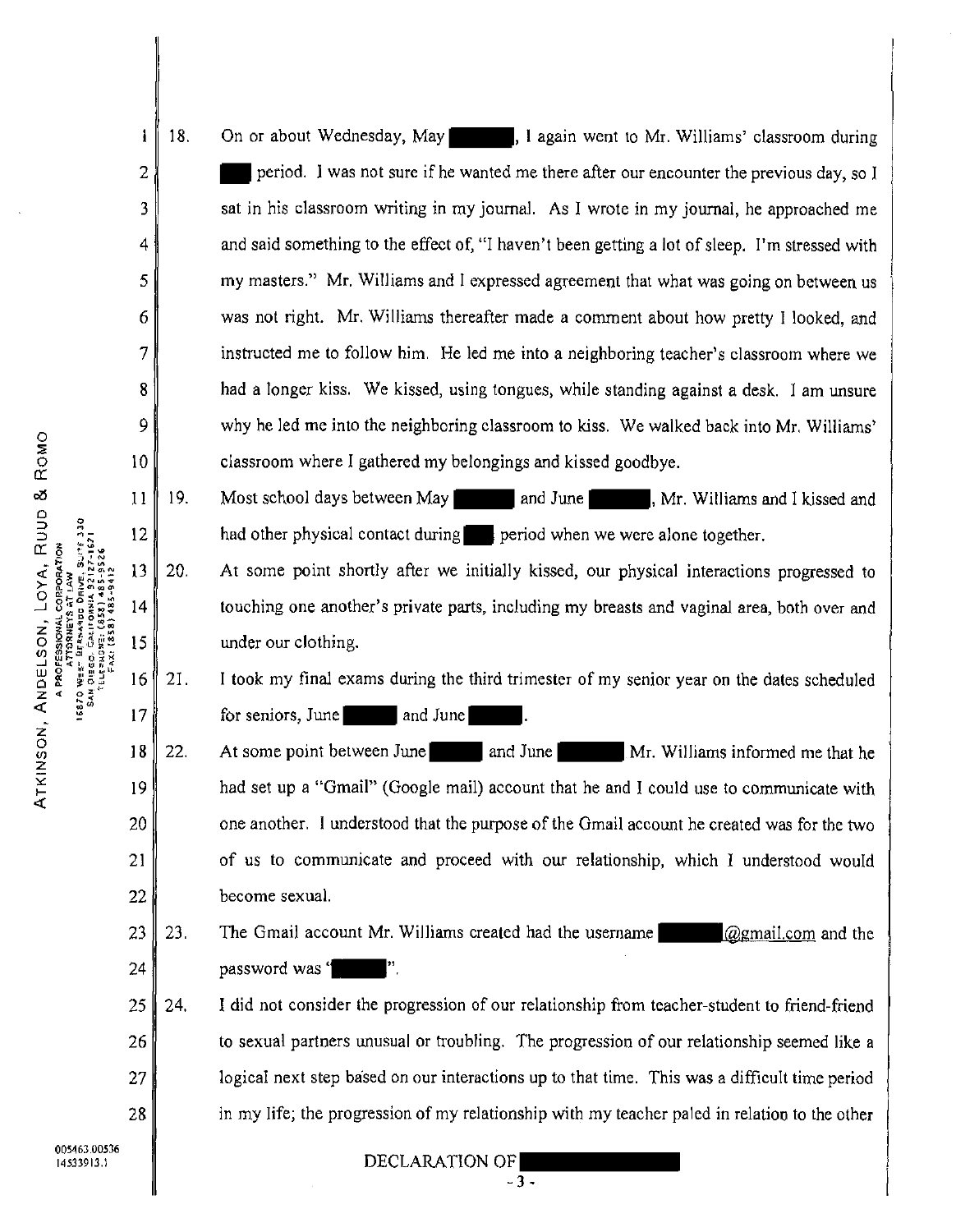- $\mathbf{l}$ personal matters with which 1 was dealing.
- 2 3 4 25. I emailed Mr. Williams on the secret Gmail account he established for us as early as June 11. . . He emailed me on the Gmail account he established for us as early as June 15.
- 5 6 7 8 26. On or about June 15, **i.e.**, I had sex with Mr. Williams. The first time we had sex, we had sex in his classroom at Del Norte High School. We had sex possibly ten (10) times in his classroom at Del Norte High School, mostly on weekend evenings, and on two (2) occasions in a staff restroom at Del Norte High School.
- 9 10 27. On or about November 5,  $\blacksquare$ , I decided to no longer pursue a sexual relationship with Mr. Williams and deleted the Gmail account we had shared.
- 11 12 13 14 15 28. On or about November 5, Mr. Williams emailed me (from his Poway Unified School District email to my personal Gmail account) inquiring about his inability to access the Gmail account we had shared. I fabricated a story to him that a friend had walked in while I was using it and deleted it in case the friend figured it out. At that time, I wanted to continue having a relationship with him and created a new account for us to share.
	- 29. On or about November 5, 1 created a second secret Gmail account for us to use to communicate with the address  $\omega$  (@gmail.com and using the same password as with the prior account, " ". The prior account was deleted.
- 19 20 21 30. On or about November 5, , I emailed Mr. Williams the new Gmail account information (from my personal Gmail account to his Poway Unified School District account).
- 22 23 24 31. 1 maintained a sexual relationship with Mr. Williams from approximately June 15, through at least August . We would meet to have sex on occasions when I visited San Diego from  $($ <sup>'</sup>  $)$ , where I previously attended college,
- 25 and after I moved back in with my parents (in San Diego)
- 26 27 28 32. Throughout the sexual relationship I carried on with Mr. Williams, we agreed not to become emotionally invested in our relationship. Mr. Williams made it a point to remind me that we could not get ahead of ourselves with the relationship.

. 4.

R<sub>OM</sub><sub>O</sub> oð. <u>ጋ</u> ፣ RUL<br>| 13<br>| 15, 15<br>| 16, 16  $\cdot$   $\frac{9}{5}$   $\frac{57}{52}$ **i i! i** !; **0• c**<br>**c c c** *c <b>PPOI<br>C C C i C <i>i c c <i>n* **<b>c** *i***</del> <b>***i i i i i i i i i i i i i i i i i i i i i i* '< **\_Ju.<(~** " < **UJ O** ~ **Ill** I~ **ANDE**<br>**A PRA A PRA 4 PRA 1987**<br>18870 WE<br>SAN DING 0 *(I)*  z

ATX

N

16

17

18

DECLARATION OF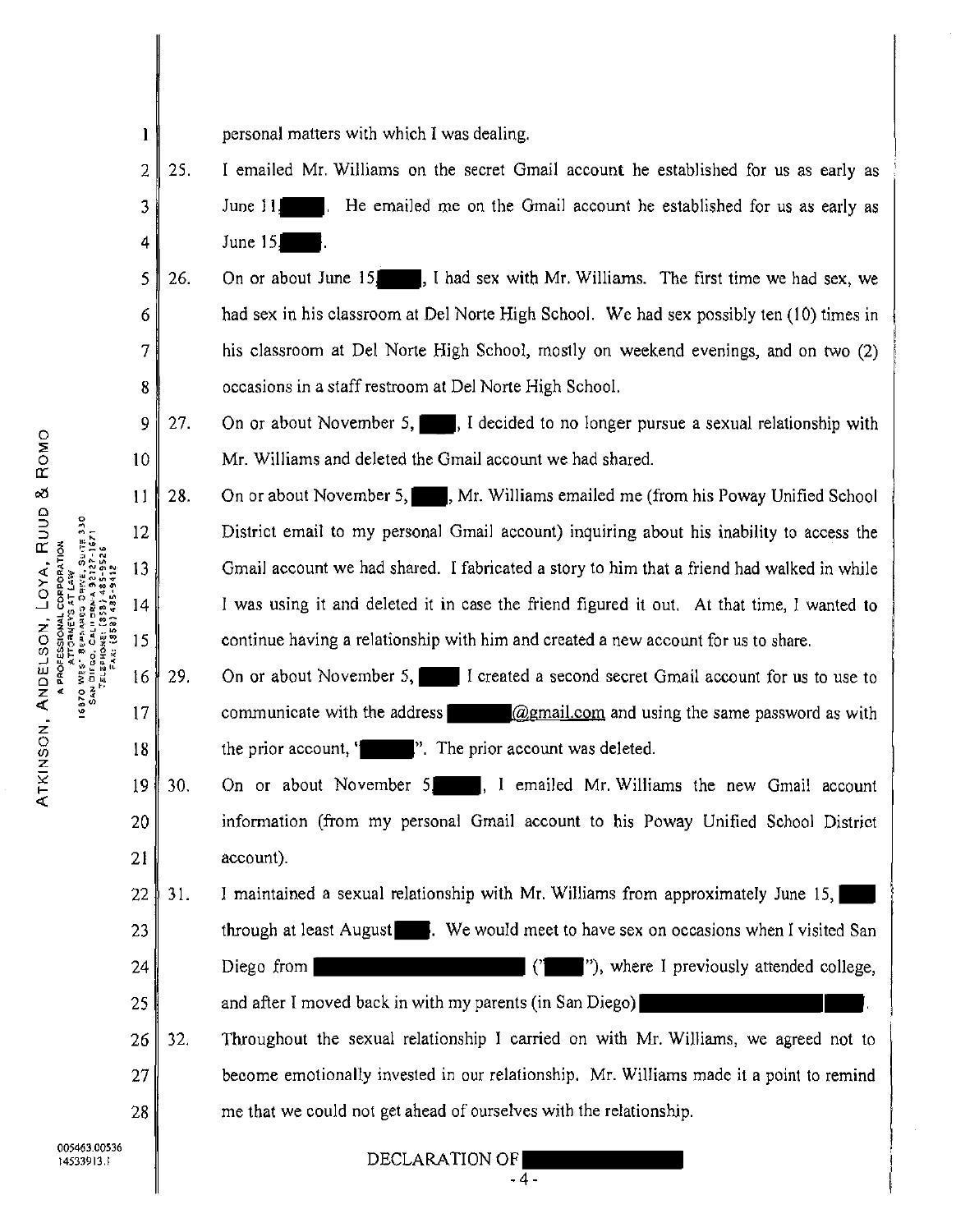$1 \mid 33.$ In or around early September 2016, I had made plans to meet with Mr. Williams to have sex on a Sunday evening. He had arranged to pick me up in his car after I got off work. On this occasion, Mr. Williams shared with me that he received a text message informing him there was a rumor that he had a sexual relationship with me and another former student. Mr. Williams refused to tell me who had sent him the text message. Mr. Williams and I discussed the possible repercussions of our relationship on his family and career as a teacher and I told him that I would deny that any sexual activity occurred.

 $8 \parallel 34.$ During my encounter with Mr. Williams in early September 2016, Mr. Williams told me he would delete the Gmail account we shared and asked that I destroy any evidence of our relationship.

 $11 \parallel 35.$ Tn an effort to protect Mr. Williams, in early September 2016, after meeting with him, I ripped pages from my journal in which I wrote about my relationship with him and tore them up. In addition, I sent communications to several friends demanding that they destroy and delete any communications I had ever sent them about Mr. Williams.

36. On or about September 22, 2016, I spoke via telephone with Del Norte High School Principal Greg Mize! and acknowledged that I carried on a sexual relationship with Mr. Williams after my graduation from Del Norte High School. I sent Mr. Mize! an email in which I stated that the relationship I had with Mr. Williams escalated from emotional to sexual after I graduated.

 $20$  | 37. 21 22 23 24 On or about September 30, 2016, I met with Mr. Mize! and Amy Estrada, an attorney retained by the Poway Unified School District, for an investigation interview regarding my relationship with Mr. Williams. During this interview, I acknowledged that Mr. Williams and I had sex at Del Norte High School after my graduation, and as described above in Paragraph 19.

 $25 \, | \, 38.$ 26 27 28 On or about October 14, 2016, I met again with Mr. Mize! and Ms. Estrada for a follow up interview. ln response to questions about an email I had sent to Mr. Williams from my personal Gmail account on June 11,  $\blacksquare$ , I acknowledged that Mr. Williams had set up the secret Gmail account  $(Qgmail.com)$  for us to use to carry on our sexual

Í

 $\frac{2}{3}$ 

2

3

4

5

6

7

9

10

 $12$ 

13

14

15

16

17

18

19

005463.00536 **]4533913.1** 

DECLARATION OF